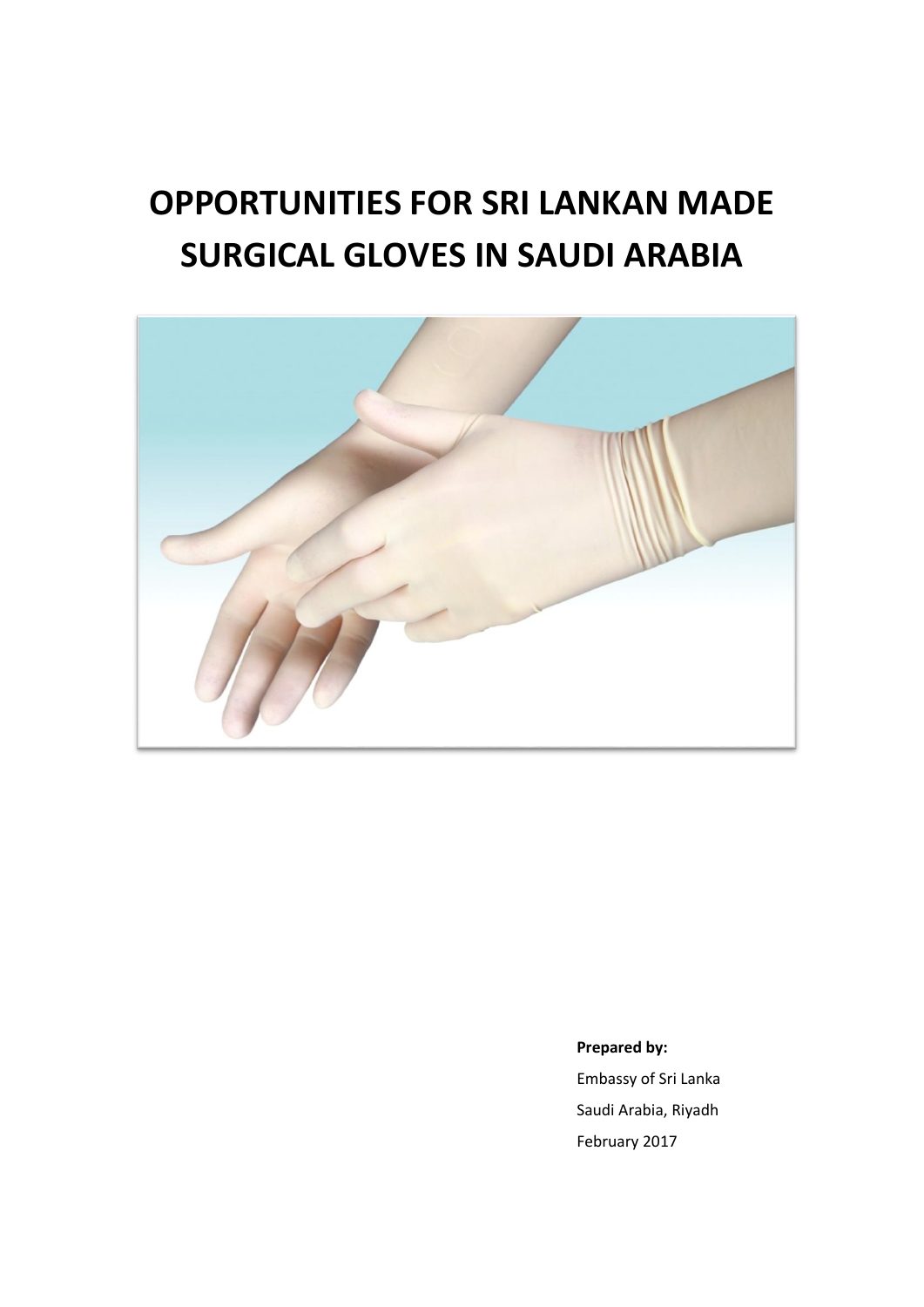# **CONTENTS**

| 3. |  |
|----|--|
|    |  |
| 5. |  |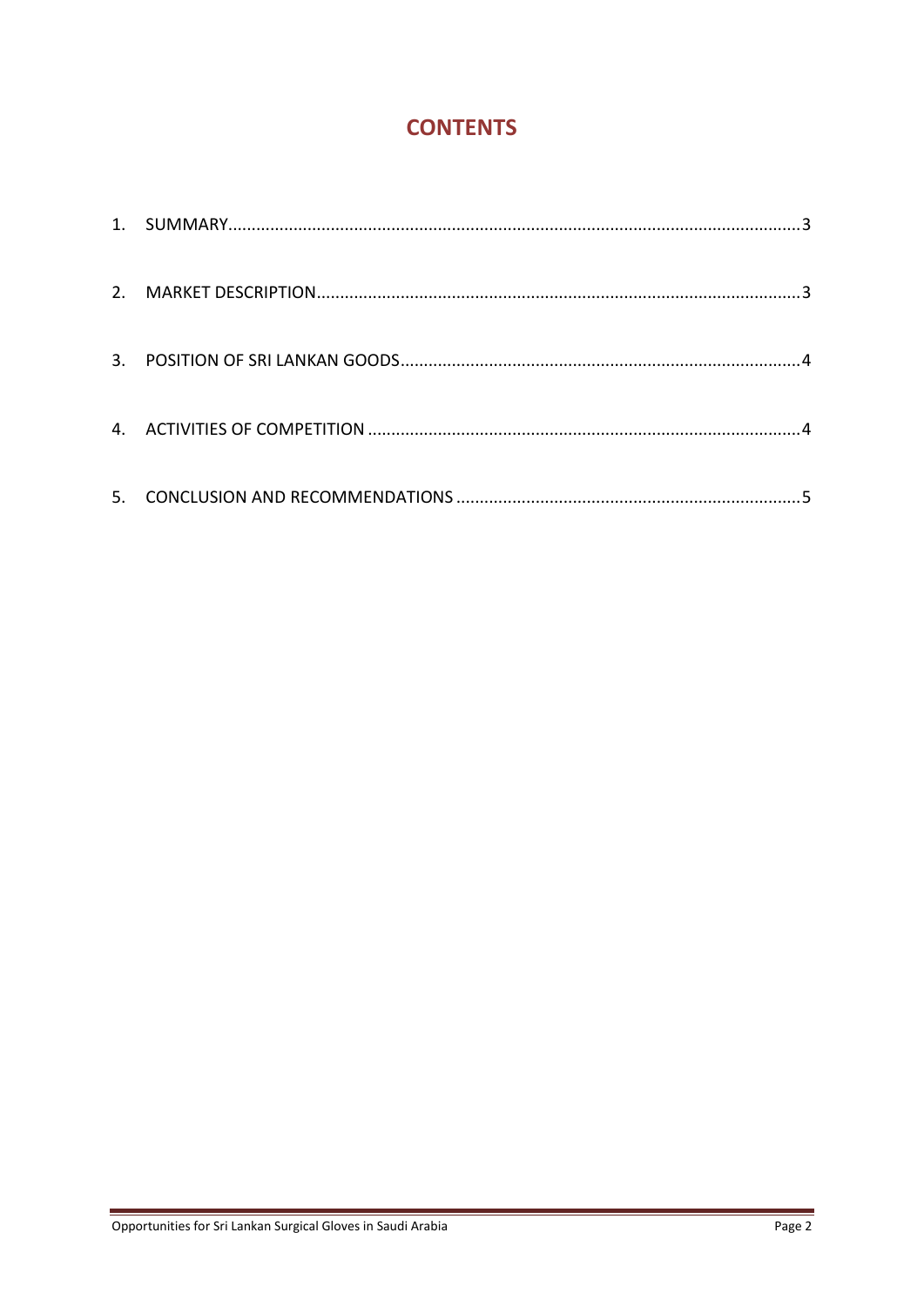#### **1. SUMMARY**

Saudi Arabia is the largest market for surgical gloves in the Gulf Region. In 2015 over US\$ 8.5 Mn value of surgical gloves was imported to KSA. When compared with statistics for the past year, it can be predicted to increase up to US\$ 9.5 Mn in 2017. At present Malaysia, Oman and Thailand are the main suppliers to this market in KSA.

### **2. MARKET DESCRIPTION**

Favorable government policies for the growth of the healthcare sector to meet international standards through the development of word-class healthcare infrastructure, services, and expertise is also contributing towards the growth of the KSA medical gloves market.

However, an import-oriented market, price-based competition, and increasing outbound medical tourism is expected to restrain the growth of the medical gloves market in KSA over the forecast period.

The market is also witnessing trends such as a shift in demand from natural rubber gloves to synthetic rubber gloves and a focused investment in capacity expansion by leading market players.

The applicable duty rate for surgical gloves is 12% custom duty. To be eligible for import, exporters have to register their products at the drug section of the Saudi Food and Drug Authority.

Saudi Arabia is a member of the Gulf Cooperation Council (GCC), which consists of Kuwait, Qatar, Bahrain, the UAE, Oman, and Saudi Arabia. Membership confers special trade and investment privileges within those countries. The GCC implemented a Customs Union on January 1, 2003 that allows free movement of local goods within member states. Saudi Arabia is also a member of the League of Arab States.

|                                 |              | US\$ thousand |              |                |              |  |  |
|---------------------------------|--------------|---------------|--------------|----------------|--------------|--|--|
| <b>Exporters</b>                | 2011         | 2012          | 2013         | 2014           | 2015         |  |  |
| Malaysia                        | 3,995        | 6,341         | 4,259        | 5,277          | 4,481        |  |  |
| Oman                            | 78           | 1,896         | 944          | 0              | 1,442        |  |  |
| Thailand                        | 56           | 96            | 0            | 833            | 811          |  |  |
| China                           | 417          | 406           | 124          | 357            | 703          |  |  |
| Austria                         | 0            | $\Omega$      | 237          | 312            | 487          |  |  |
| <b>United States of America</b> | 0            | $\Omega$      | 0            | 76             | 86           |  |  |
| India                           | 143          | 169           | 174          | $\mathbf{0}$   | 59           |  |  |
| Guatemala                       | 0            | 0             | $\mathbf{0}$ | 118            | 33           |  |  |
| Australia                       | 0            | 0             | $\Omega$     | 214            | 0            |  |  |
| Belgium                         | $\mathbf{0}$ | 39            | $\Omega$     | $\mathbf{0}$   | $\mathbf{0}$ |  |  |
| Sri Lanka                       | 462          | 591           | 1053         | 556            | $\mathbf{0}$ |  |  |
| France                          | 33           | $\Omega$      | $\Omega$     | $\Omega$       | $\mathbf{0}$ |  |  |
| Indonesia                       | 410          | $\Omega$      | $\Omega$     | $\overline{0}$ | $\mathbf{0}$ |  |  |
| Taipei, Chinese                 | 0            | 87            | 211          | 179            | 0            |  |  |

#### **Table: Surgical Gloves (HS 401511) Import Performance of Saudi Arabia**

*Source: Trade map*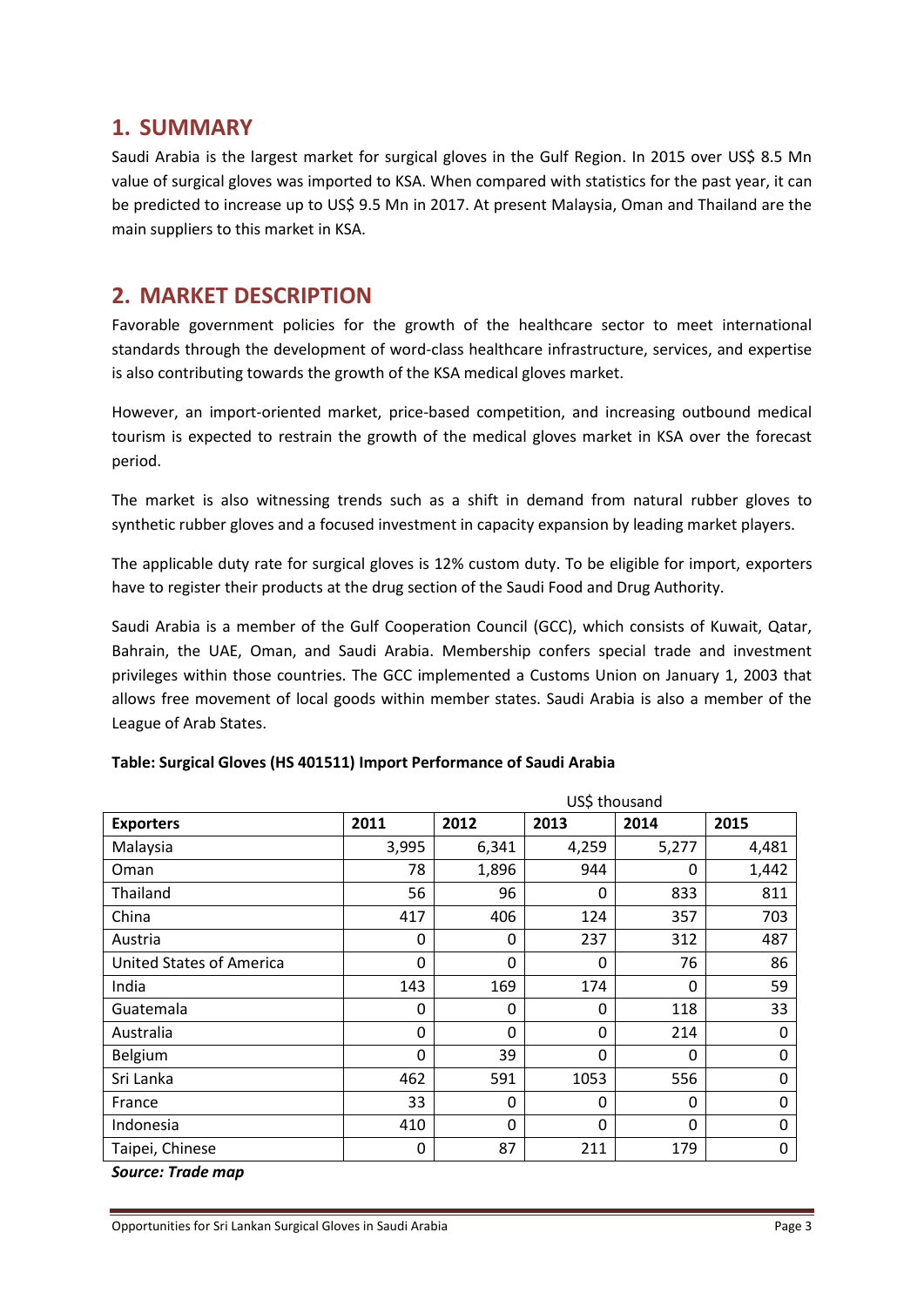## **3. POSITION OF SRI LANKAN GOODS**

As per the Saudi import figures, in 2015 Sri Lanka did not export any Surgical Gloves to KSA; however in 2013 and 2014, Sri Lanka enjoyed 15% and 7% of the market share respectively.



**Figure: Sri Lanka exports of surgical gloves to Saudi Arabia** 

*Source: Sri Lanka Export Development Board*

## **4. ACTIVITIES OF COMPETITION**

Malaysia dominates the market; however, in 2015 their market share was reduced by 10%. China had recorded an increase in the market share from 2013 to 2015 by 5%. Also Sultanate of Oman had increased their market share by 5% from 2013 to 2015 while Thailand as a competitor maintains 10% of the market share and enjoys a stable position.

When analyzing the competitor status in the market with regard to Sri Lanka, the price factor can be identified as one of the main reasons which is against Sri Lanka vis-à-vis her competitors. It can be noticed that Sri Lankan suppliers trying to maintain a stable price for this product despite the price reduction of raw materials in the international market.

Also the production capacity of Sri Lankan suppliers sometimes is not adequate to meet the urgent requirement of buyers of this market. Further, when compared with Sri Lankan suppliers other dominating competitors always try to maintain high favorable responsive behavior to secure the market share.